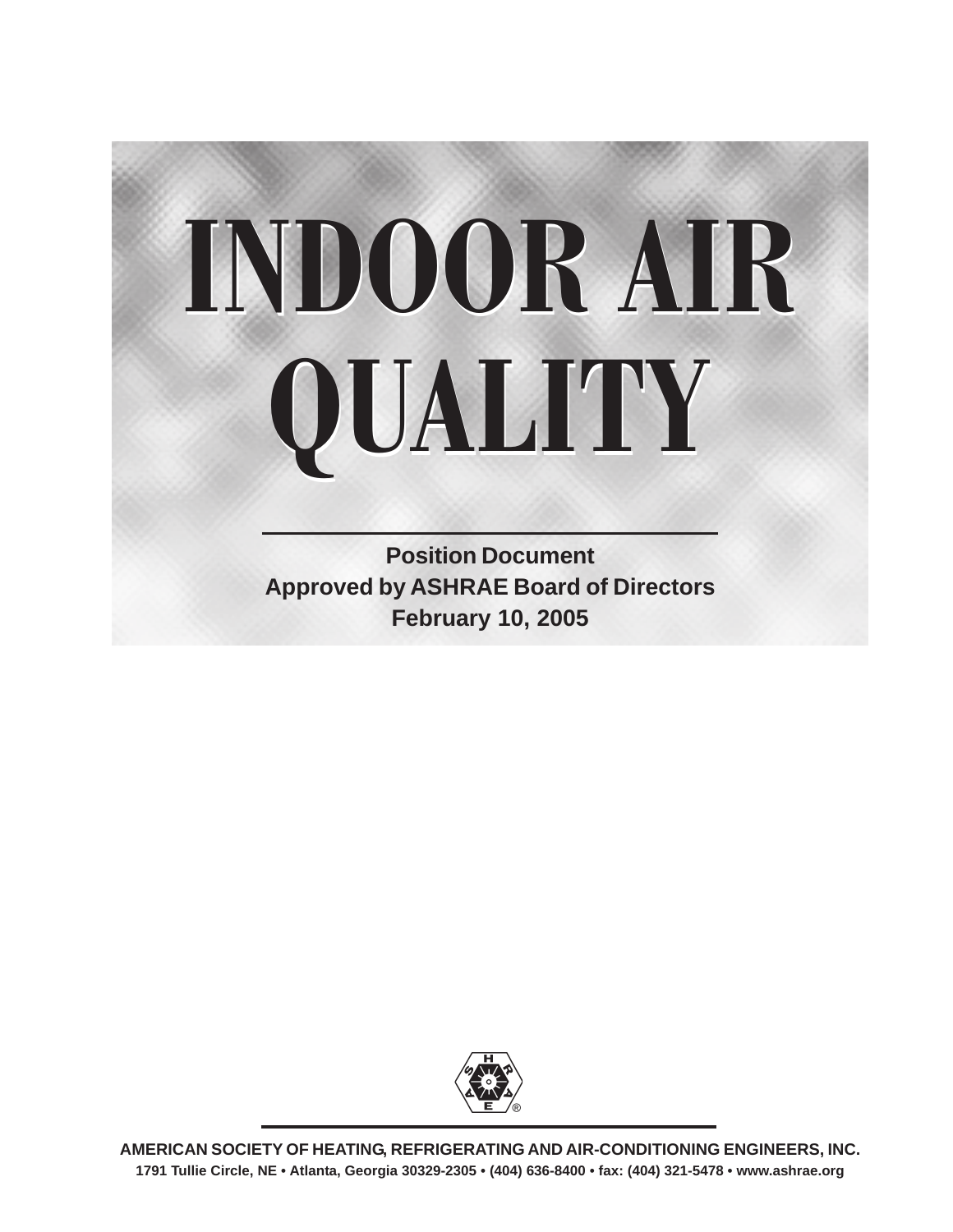## **Committee Roster**

The ASHRAE Position Document on indoor air quality was developed by the Society's Indoor Air Quality Position Paper Committee.

Washington, D.C. Chicago, Ill. Chicago, Ill.

Michael J. Hodgson, Chair (1996-1999) Demetrios Moschandreas, Chair (2000-2001) Veterans Health Administration **Illinois Institute of Technology** 

> Donald Bahnfleth, Member (1996-1999) ZBA Inc. Cincinnati, Ohio

Eric Esswein, Member (1996-1999) Denver Federal Center – NIOSH Denver, Colo.

William Fisk, Member (2000-2001) Lawrence Berkeley Laboratory Berkeley, Calif.

John Girman, Member (1996-1999) U.S. Environmental Protection Agency Washington, D.C.

David Grimsrud, Member (2000-2001) University of Minnesota Department of Wood and Paper Science St. Paul, Minn.

Hal Levin, Member (1996-2001) Hal Levin and Associates Santa Cruz, Calif.

Francis Offermann III, Member (1996-1999) Indoor Environmental Engineering San Francisco, Calif.

Andrew Persily, Member (1996-2001) National Institute of Standards and Technology Gaithersburg, Md.

> John Tiffany, Member (2000-2001) Tiffany-Bader Environmental Inc. Bedminster, N.J.

> > Bruce Hunn, Staff Liaison ASHRAE Atlanta, Ga.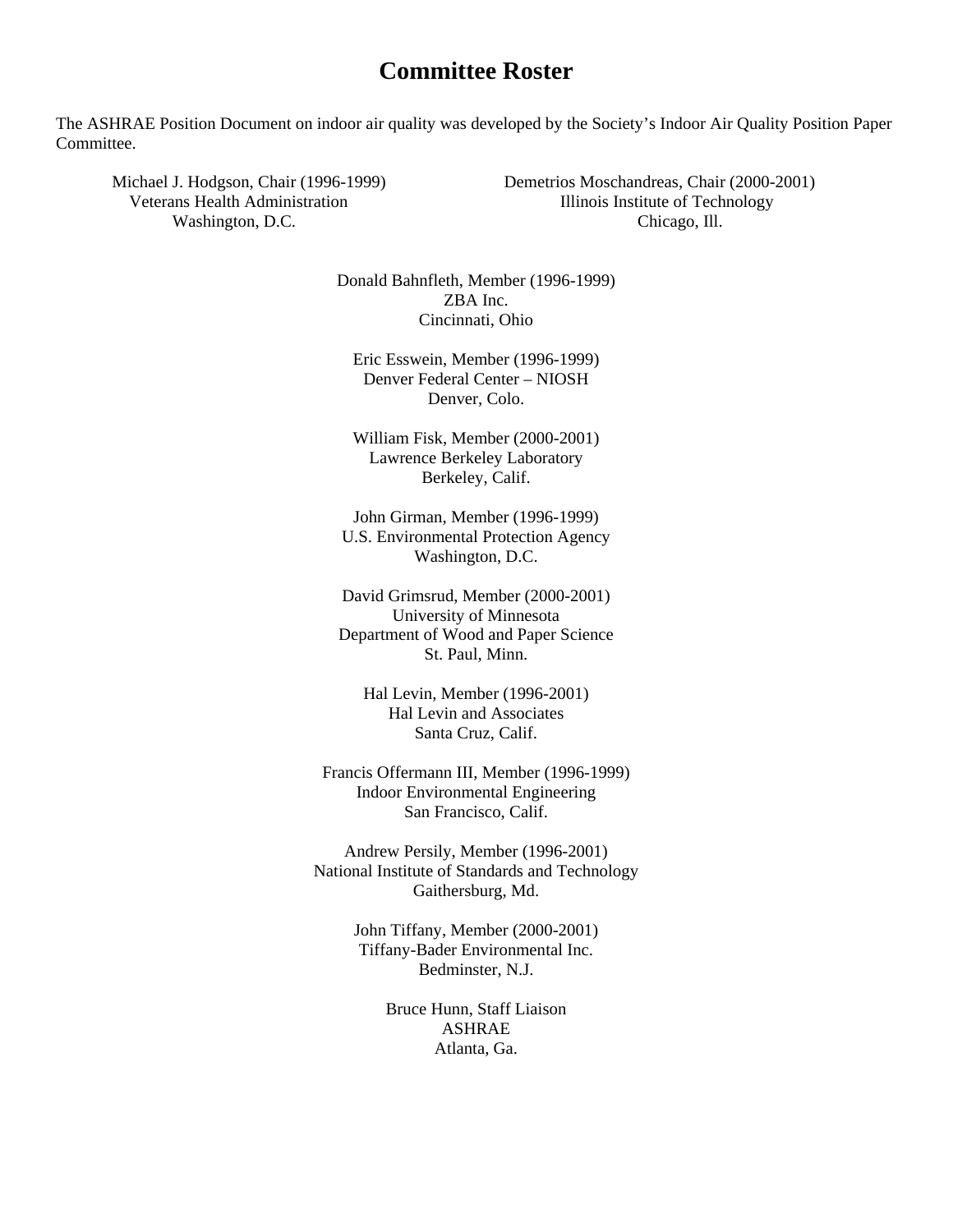# **Executive Summary**

ASHRAE published a Position Statement and Paper on Indoor Air Quality (IAQ) in February 1989. In it ASHRAE asserts the importance of IAQ and related energy conservation and public health issues. In 2000, the ASHRAE Board of Directors reaffirmed that ASHRAE standards should and do consider health impacts when setting the criteria for acceptable indoor air environment. Moreover, since 1989, much knowledge has accrued that allows statements of far greater certainty about health effects, exposures of concern, and the broad approach that must be adopted toward IAQ. Consistent with that reaffirmation, this Position Document replaces the 1989 Statement and Paper.

People in buildings frequently report discomfort, building related illness, and other symptoms that occupants believe are caused by the indoor environment (e.g., sick building syndrome [SBS]). Temperature, humidity, drafts and a wide range of indoor air pollutants: organic and inorganic gases, infectious microorganisms, other biological agents, and nonbiological particles and fibers, are among indoor environmental factors implicated in occupant discomfort or illness reports. Sources of indoor air pollutants include building materials; materials used inside buildings (e.g., furnishings, cleaning products, paper); combustion appliances; office, HVAC and other equipment; tobacco smoking; people and their personal care products; the soil, vegetation and the outdoor air. Some building components may become pollutant sources through moisture incursion, accumulation of deposited particles or gases, or normal usage and maintenance.

IAQ is a multidisciplinary endeavor; therefore, good communication and cooperation must be established among professionals who share responsibility for building environments. These professionals include architects, designers, builders, engineers, maintenance and custodial staff, facility managers, and, where appropriate, medical and environmental health professionals. Good communication and cooperation must be also established with building occupants, the subject of all IAQ efforts.

Further, ASHRAE recommends:

1. ASHRAE Standards 62.1 and 55 as the two major United States (U.S.) national guidelines on indoor thermal and IAQ management.

2. Expanded public and private support for research on IAQ and its effects on people because ASHRAE recognizes that there remains a significant need for continuing research on the causes, health effects, economic importance and solutions of IAQ problems.

3. Continued government support for IAQ-related education and implementation programs because ASHRAE recognizes that widespread implementation of available IAQ knowledge, technologies and practices can significantly improve indoor environments, comfort and public health.

4. Continued research on building energy efficiency and IAQ, which are interrelated but not incompatible. ASHRAE will:

1. Continue to influence building design, operation and maintenance, which affect IAQ.

- 2. Continue to improve ASHRAE Standards 62.1and 55 and promote their broad acceptance and implementation.
- 3. Support relevant research on ASHRAE Standards 62.1 and 55.
- 4. Continue educational IAQ programs for its members and all who are involved in the multiple aspects of IAQ.

5. Continue to support communication and information exchange among all disciplines that contribute to the study and improvement of IAQ.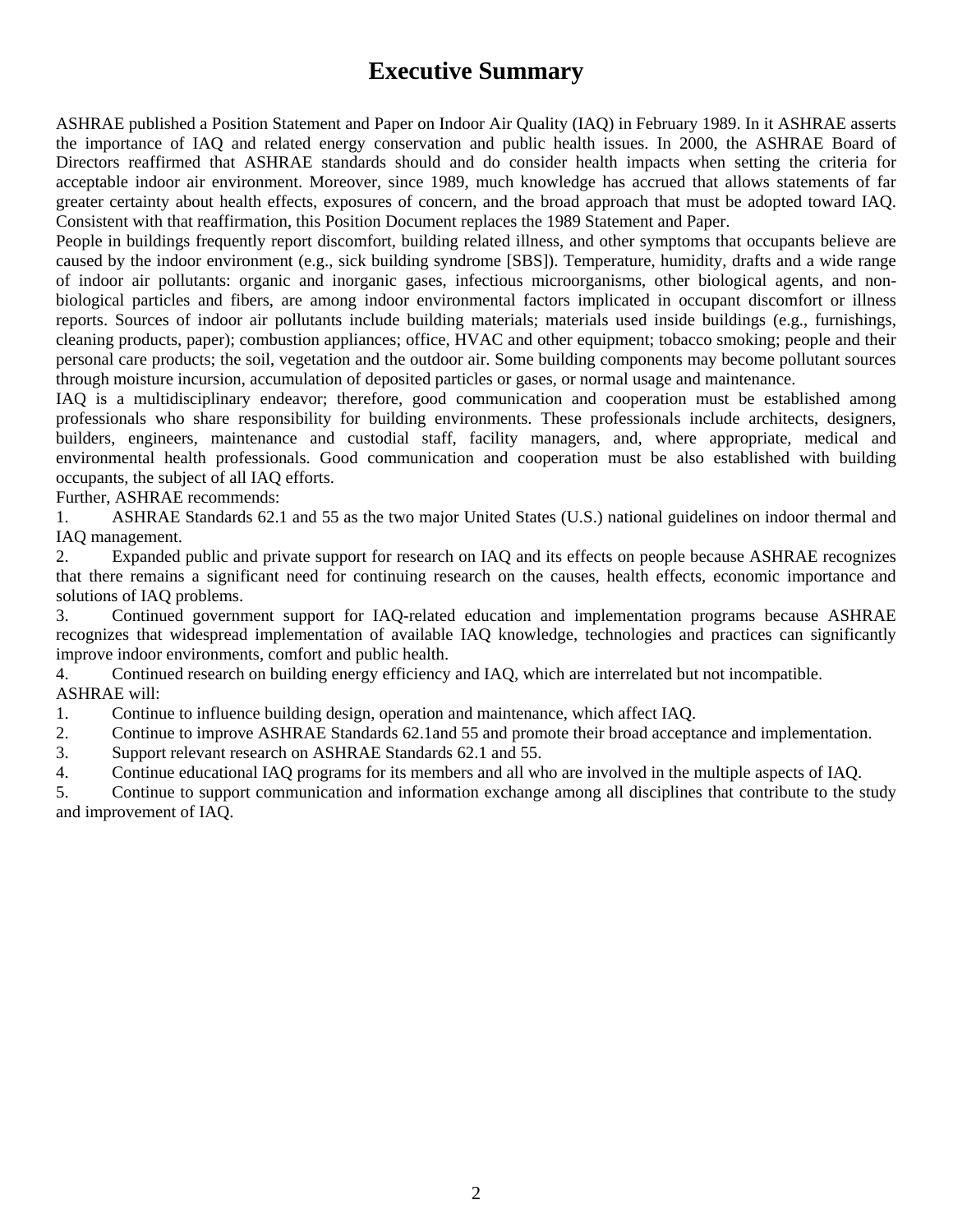# **INDOOR AIR QUALITY POSITION DOCUMENT**

ASHRAE published a position paper on IAQ in 1989, making it the first of several major professional societies in the U.S. to develop a formal position. Since 1989, much knowledge has accrued that allows statements of far greater certainty about health effects, exposures of concern, and the broad approach that must be adopted toward IAQ.

### **1.0 CURRENT STATE OF KNOWLEDGE**

### **1.1 Health and Comfort**

People in buildings frequently report discomfort and building-related health symptoms, and sometimes develop building-related illnesses (Brightman et al 1997; Committee on Health Effects of Indoor Allergens 1993; Committee on Asthma and Indoor Air 2000; EPA 1992; Federspiel 1998; Mendell 1993; Menzies and Bourbeau 1997). In the last 15 years, high quality research has been conducted on the nature, extent and causes of these comfort and health effects. Discomfort complaints are commonly related to the temperature, draft, humidity and odors (Bluyssen et al. 1996; Federspiel 1998). One of the most common health complaints is of buildingrelated symptoms including eye, nose and throat irritation; headaches, fatigue and lethargy; upper respiratory symptoms; and skin irritation and rashes (Bluyssen et al. 1996; Brightman et al. 1997; World Health Organization 1983). The term "sick building syndrome" has been used to describe the excess prevalence of this collection of symptoms. The term "building-related illness" refers to a different set of diseases including hypersensitivity pneumonitis and Legionnaires' disease. Other health effects associated with the indoor environment include symptoms of allergies and asthma (Committee on Health Effects of Indoor Allergens 1993; Committee on Asthma and Indoor Air 2000), respiratory illnesses (Fisk and Rosenfeld 1997; Menzies and Bourbeau 1997), and toxic and systemic effects with known causes, e.g. carbon monoxide poisoning (Committee on Indoor Pollutants 1981).

Scientific studies have determined that these health effects and discomfort are associated with characteristics of buildings, HVAC systems and the indoor environment (Mendell 1993; Menzies and Bourbeau 1997; Seppanen et al. 1999). Personal and job characteristics also play a role in some aspects of these effects (Mendell 1993; Menzies and Bourbeau 1997). The indoor environment factors that have been postulated as causes of these effects are described in the following paragraphs.

**1.1.1 Volatile organic compounds.** Research on the health effects of volatile organic compounds (VOCs) suggests that irritation can be caused by the complex

mixtures sometimes encountered indoors (Apte and Daisey 1999; Ten Brinke et al. 1998). An emerging concern is the production of highly irritating aldehydes through chemical reactions between less irritating but commonly occurring VOCs and oxidizers such as ozone (Weschler and Shields 1997; Wolkoff et al. 1998). Indoor sources of VOCs include building materials, furnishings, cleaning products, office and HVAC equipment, tobacco smoking, people and their personal care products, and outdoor air. The most effective method to control indoor VOCs is by elimination, substitution or containment of sources.

**1.1.2 Thermal environment.** Studies in buildings and in climate chambers demonstrate associations of the thermal environment with thermal comfort complaints, health symptoms and perceived air quality (ASHRAE 2004; Fang et al. 1998; Fanger 1970; ISO 1994; Mendell 1993; Schiller et al 1988). Many studies have found an association of increased indoor air temperatures with SBS symptoms and with perceptions of worsened IAQ (Mendell 1993; Fang et al. 1998). Low humidities, e.g., below approximately 25% RH, are sometimes associated with mucous membrane symptoms (Mendell 1993; Reinikainen et al. 1999; Wyon 1992). Increased humidity and building dampness have been associated with upper respiratory tract symptoms, cough, wheeze, and asthma symptoms in those with preexisting asthma (IOM 2004), as well as worsened perceived air quality (Fang et al. 1998). These problems are diminished by effective control of thermal conditions and humidity (guided by ASHRAE Standards 55 and 62.1).

**1.1.3 Airborne infectious agents.** Human-generated infectious agents include viruses and bacteria. Higher occupant density and building-ventilation characteristics have been associated with increased incidences of respiratory illnesses caused by these agents (Fisk and Rosenfeld 1997; Seppanen et al. 1999). Engineering control strategies such as filtration, ventilation air exchange, disinfection procedures and pressure control may help to control the incidence of these illnesses.

Building occupants can also become colonized or infected by fungus and bacteria that may grow within the building and HVAC system. The associated diseases include invasive aspergillosis, legionellosis and histoplasmosis (ACGIH Bioaerosols Committee 1999; Menzies and Bourbeau 1997). Improved HVAC operation and maintenance, building envelope design, space pressure control and filtration are keys to reducing these infections.

**1.1.4 Non-infectious biological agents.** Important noninfectious biological agents indoors include viable and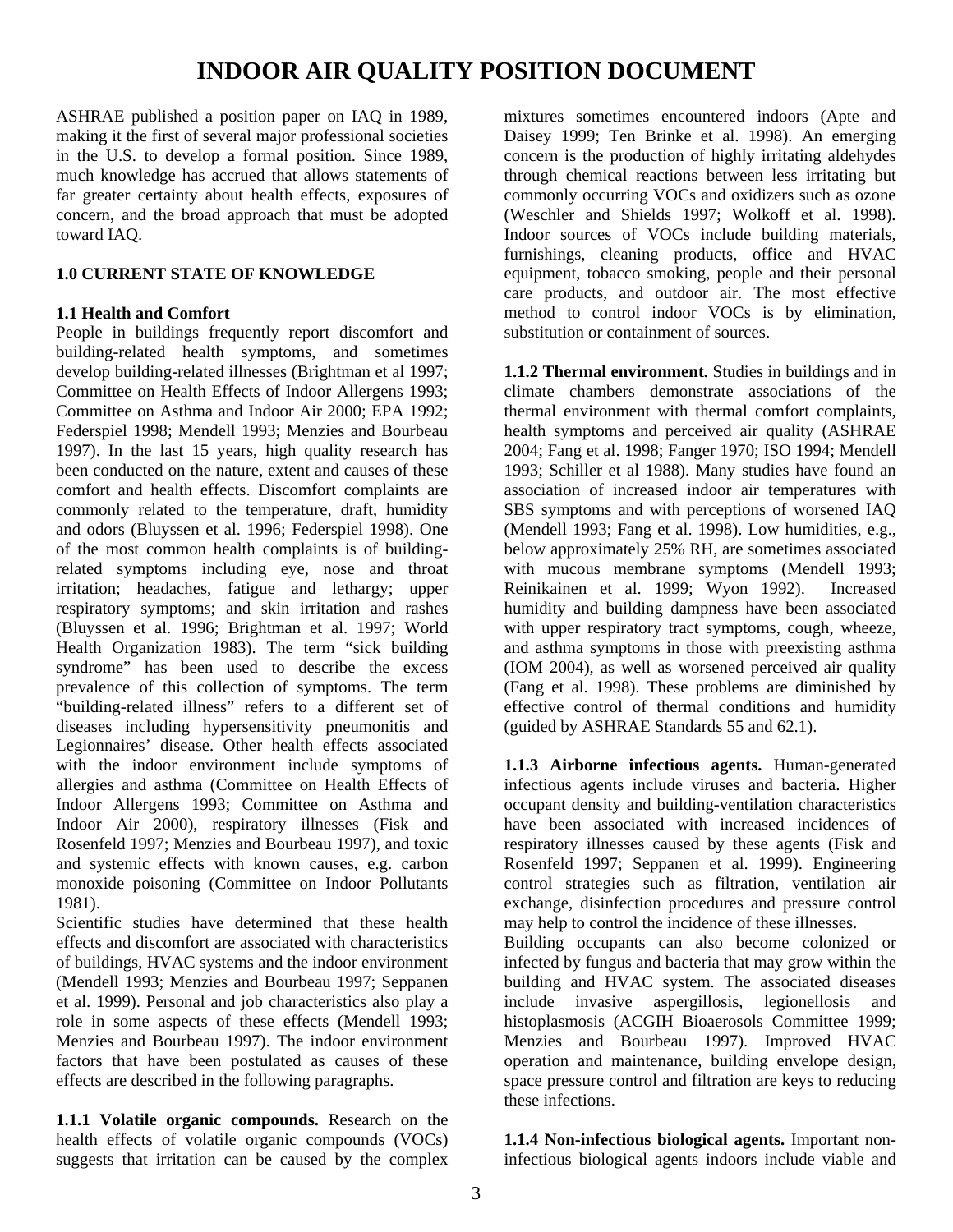non-viable fungus and bacteria, animal dander, and the allergens from dust mites, cockroaches and plants (Committee on Health Effects of Indoor Allergens 1993; Committee on Asthma and Indoor Air 2000). The health impacts of these agents include allergies, asthma, skin rash and hypersensitivity pneumonitis (Committee on Health Effects of Indoor Allergens 1993; Committee on Asthma and Indoor Air 2000; Menzies and Bourbeau 1997). Prevention and remediation of moisture problems, good housekeeping, and adequate HVAC operation and maintenance practices can reduce indoor concentrations of these agents.

**1.1.5 Non-biological particles.** Important sources of indoor non-biological fine particles (e.g. those smaller than approximately 2.5 micrometers) include outdoor air, tobacco smoking and unvented combustion appliances (EPA 1992; EPA 1996a; EPA 1996b; EPA 1996c; Ozkaynak et al. 1996). Increases in respiratory symptoms, hospital admissions and cardio-respiratory death rates have been linked to higher concentrations of these particles in outdoor air (EPA 1996c). Larger nonbiological particles and fibers are often produced from abrasion of building materials, furnishings and paper products (Owen et al. 1992). Exposure to these larger particles may be associated with skin and mucousmembrane irritation (Committee on Indoor Pollutants 1981). Deposited particles can be re-suspended by activities and air movement (Thatcher and Layton 1995). Ventilation rates, filtration, housekeeping, and isolation of construction and renovation areas from the occupied areas can strongly influence indoor exposures to particles.

**1.1.6 Inorganic gases.** Important indoor inorganic gaseous pollutants include carbon monoxide (a cause of health outcomes ranging from acute toxic effects to death [Apte 1997; EPA 2000]), nitrogen oxides and ozone (respiratory irritants [Committee on Indoor Pollutants 1981]), and radon (a cause of lung cancer [BIER VI 1998]). Sources of combustion contaminants, e.g. carbon monoxide and nitrogen oxides, are outdoor air, tobacco smoking and combustion appliances (Committee on Indoor Pollutants 1981). The primary source of radon is usually soil gas drawn into buildings via pressure-driven flow (Nero 1988). Ozone sources are outdoor air, some air cleaners and some office equipment. Eliminating the pollutant sources, isolating the occupied spaces from these sources and space pressure control are preferred methods of controlling exposures.

**1.1.7 Individual susceptibility.** The above factors do not affect all people equally: susceptibility varies with a range of factors such as atopy (predisposition to allergic sensitization), prior exposure, stress and gender (ALA

1997; Mendell 1993). In some cases, the basis of the relationship is not clear. For example, the relationship between stress and SBS symptoms might arise because: (1) individuals who are more prone to reporting problems report both more symptoms and more stress, (2) individuals who suffer stress might experience more symptoms at any given level of exposure, perhaps because stress modifies biological responses, (3) organizational characteristics associated with poor maintenance of building systems may adversely affect work stress or (4) long-term experience of symptoms may lead to stress.

### **2.0 BUILDINGS AS COMPLEX SYSTEMS**

As recognized in ASHRAE Standards 62.1 and 55 (ASHRAE 2004; ASHRAE 2004), IAQ depends on a complex set of dynamic, interrelated components, including: ventilating and conditioning systems; properly selected, positioned and installed vapor retarders in building envelopes; pollutant sources; other building components and systems that provide routes of pollutant exposure and migration; and building occupants. In recognition of these multiple factors, strategies involving combinations of preventive control and remedial practices are necessary. Typically these strategies include preventive or source control measures, effective ventilation and air cleaning, and programs to address occupant complaints (ALA 1997; EPA 1991b). Sentinel health events, such as Legionella pneumonia and hypersensitivity pneumonitis, require a procedure to identify and remediate the source of the problem.

Parallel to understanding the direct impact of the indoor environment on building occupants, it is important to establish good communication among all parties who are responsible for building environments (ALA 1997; ASHRAE 1996). This would include designers, builders, engineers, maintenance personnel, facility managers and the building occupants. Communication about IAQ should occur at all stages in the life of a building, from design to destruction. The ASHRAE Commissioning Guideline (ASHRAE 1996) details the process for documentation, which forms the basis for the required communication.

There is also much to be gained from greater liaison between professionals in the building, medical and environmental health fields. For example, medical professionals are encouraged to treat asthma in children with both medication and environmental modifications at home and school.

### **2.1 Pollutant Source Control**

Pollutant source control measures are often the most effective and energy efficient means of preventing IAQ problems (ALA 1997; Godish 1989). Although there is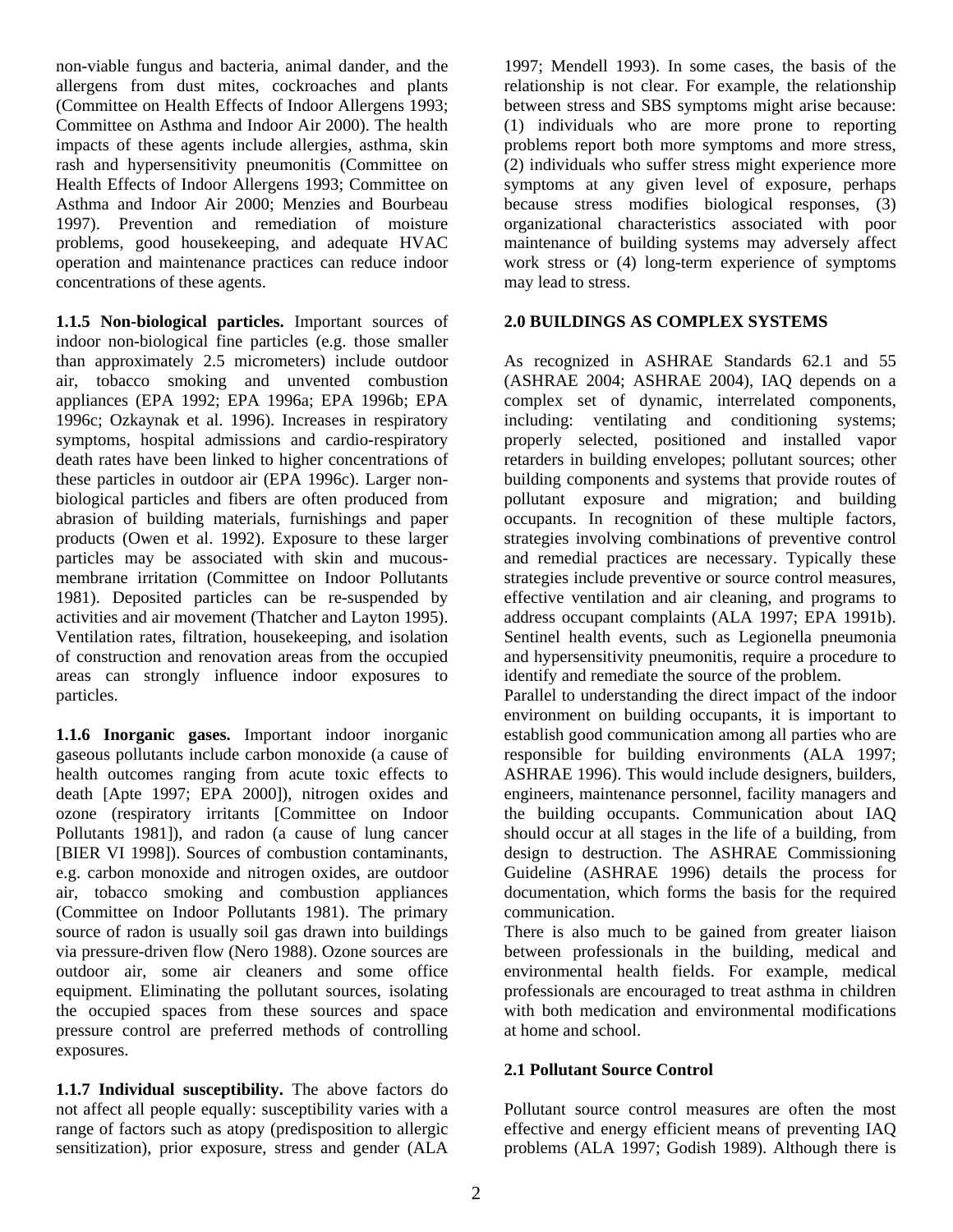insufficient standardization of ways to assess indoor pollutant emission rates, market pressures are driving the collection of relevant information. As a result, the selection of low-emitting products with less harmful emissions has become more common. The recognition that pollutant emissions are not constant during the life of a product has led to different ventilation strategies early in the life of a building. These include higher outdoor air fractions and extended hours of HVAC operation. However, some building components may become pollutant sources as they age, through moisture incursion, accumulation of deposited particles or gases, decay or normal wear and tear. Fires and floods are extreme events that can create strong pollutant sources that require remediation.

### **2.2 HVAC Systems**

HVAC is critical to maintaining acceptable indoor environments in many climates and building types. The intent of HVAC is to provide for occupant comfort and health. Failure to properly design, install, commission, operate and maintain HVAC systems is one of the possible explanations for the observed association of air conditioning with increased SBS symptoms (Mendell and Smith 1990; Mendell 1993). Symptom prevalences vary widely among buildings with any type of HVAC (Fisk et al. 1989; Zweers et al. 1992), suggesting that the means of applying HVAC, plus other factors, are determinants of symptoms.

While ventilation is not the only determinant of IAQ, perceived air quality and health outcomes generally improve as ventilation rates increase (Seppanen et al. 1999). In current practice, minimum ventilation rates are recommended by ASHRAE Standard 62.1. Interpreting more recent research, there are health, productivity and perception benefits from increasing ventilation rates above the current ASHRAE values (Apte et al. 2000; Milton et al. 2000; Sundell et al. 1994; Wargocki et al. 2000). Qualitatively, the relationships of ventilation rates with health outcomes, obtained from studies in offices, should apply for other types of buildings; however, the specific ventilation requirements may vary. More generally, the optimum ventilation rates for a particular building will depend on indoor pollutant emissions, outdoor pollutant levels, the requirements of the building occupants and energy considerations.

HVAC systems also affect space pressure differences that control the inter-zonal transport of pollutants, and this may prevent or promote water vapor condensation in walls. Filtration and gaseous air cleaning within HVAC systems can strongly influence indoor pollutant concentrations (Committee on the Assessment of Asthma and Indoor Air 2000; Fisk et al. 2000; Weschler et al. 1994). Additionally, HVAC systems control the

indoor thermal conditions, which impact both thermal comfort and SBS symptoms.

### **2.3 Commissioning and Premature Occupancy**

Premature occupancy, before commissioning or even before all construction has been completed, is now recognized as a major contributor to building problems. The ASHRAE Commissioning Guideline (ASHRAE 1996) provides essential guidance for the life of a building. Commissioning has become increasingly common in the 1990s. Renovation during continuing occupancy is another major contributor to problems (ALA 1997). Recognition of potential hazards from renovation has led to widespread implementation of measures to isolate construction zones, to use temporary ventilation, and to protect occupied areas from dust, vapors and fumes.

### **2.4 Operations and Maintenance**

Maintenance cutbacks can lead to IAQ problems (ALA 1997; Sieber et al. 1996). The costs of the associated health effects, discomfort and loss of productivity may be far greater than the presumed savings from the avoided maintenance (Fisk and Rosenfeld 1997). Shifting from reactive to preventive maintenance contributes to improving IAQ, and should be planned for during building design and material selection. Interior HVAC surfaces must be accessible and cleanable to avoid microbial amplification, especially in high moisture areas such as cooling coil drainage pans and humidification systems. Moisture intrusion that is not rapidly corrected can lead to fungal contamination and material damage (ALA 1997). Cost-saving cleaning strategies leave many buildings dirty.

### **3.0 CONCLUSIONS AND RECOMMENDATIONS**

ASHRAE has an important influence on building design, operation and maintenance, which strongly affect IAQ. ASHRAE Standards 62.1 and 55 have been the major U.S. national guidelines on indoor environmental management for many years. ASHRAE will continue to improve these standards, promote their broad acceptance and implementation, and support relevant research.

ASHRAE recognizes that more research is needed on the causes and health and economic importance of IAQ problems and their solutions, including scientifically supported ventilation rates. ASHRAE recommends expanded public and private support for research on IAQ and its effects on people.

ASHRAE recognizes that more widespread implementation of available IAQ knowledge, technologies and practices could significantly improve indoor environments, comfort and health. ASHRAE will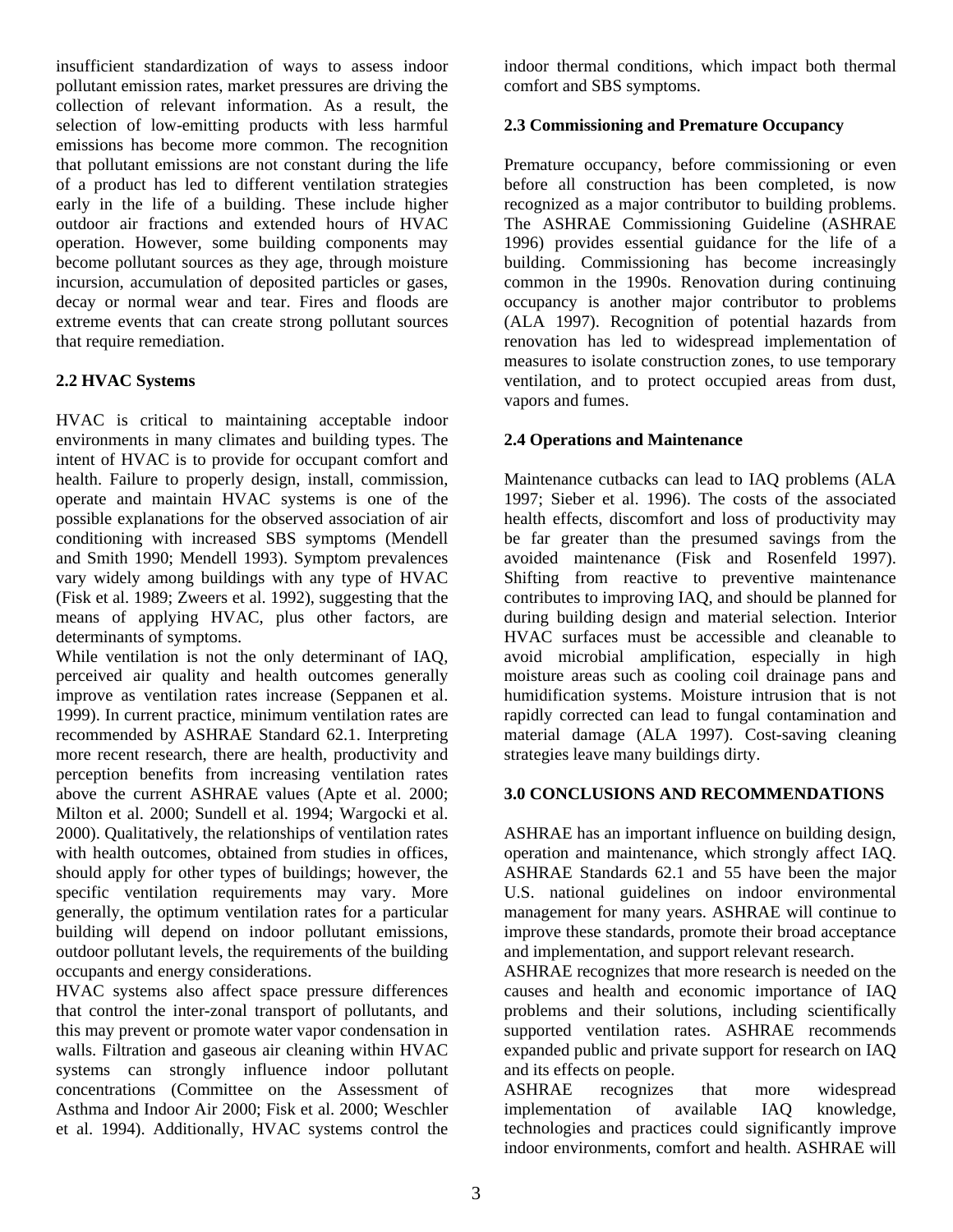continue IAQ educational programs for its members. ASHRAE recommends continued government support for related education and implementation programs.

Building energy efficiency and IAQ are interrelated but not incompatible. These two issues should be considered in tandem within ASHRAE and within all other building energy and IAQ programs.

### **4.0 REFERENCES**

ACGIH Bioaerosol Committee. 1999. Bioaerosols Assessment and Control. J. Macher, ed., American Conference of Governmental Industrial Hygienists, Cincinnati, Ohio.

ALA. 1997. American Thoracic Society workshop, "Achieving Healthy Indoor Air." Supplement to American Journal of Respiratory and Critical Care Medicine 156(3), Part 2.

Apte, M.G. 1997. A Population-Based Exposure Assessment Methodology for Carbon Monoxide: Development of a Carbon Monoxide Passive Sampler and Occupational Dosimeter. Ph.D. thesis, University of California, Berkeley.

Apte, M.G. and J.M. Daisey. 1999. "VOCs and Sick Building Syndrome: Application of a New Statistical Technique to U.S. EPA BASE Study Data." Proceedings of Indoor Air '99, vol. 1: 117-122. G. Raw, C. Aizlewood, and P. Warren, eds., Construction Research Communications, London.

Apte, M.G., W.J. Fisk, and J.M. Daisey. 2000. "Associations Between Indoor CO2 Concentrations and Sick Building Syndrome Symptoms in U.S. Office Buildings: An Analysis of the 1994-1996 BASE Study Data." Indoor Air 10(4): pp. 246-57.

ASHRAE. 1996. Guideline 1: Guideline for Commissioning HVAC Systems, ASHRAE, Atlanta, Ga. ASHRAE. 2004. ANSI/ASHRAE Standard 55-2004, Thermal Environmental Conditions for Human Occupancy, ASHRAE, Atlanta, Ga.

ASHRAE. 2004. ANSI/ASHRAE Standard 62.1-2004, Ventilation for Acceptable Indoor Air Quality, ASHRAE, Atlanta, Ga.

BEIR VI. 1998. Health Effects of Exposure to Radon: BEIR VI, Committee on the Biological Effects of Ionizing Radiation (BEIR VI), National Research Council, National Academy Press.

Bluyssen, P.M., E. de Oliveira Fernandes, L. Groes, G. Clausen, P.O. Fanger, O. Valbjorn, C.A. Bernhard, and C.A. Roulet. 1996. "European Indoor Air Quality Audit Project in 56 Office Buildings." Indoor Air 6(4): 221- 238.

Brightman, H.S., S.E. Womble, J.R. Girman, W.K. Sieber, J.F. McCarthy, and J.D. Spengler. 1997. "Preliminary Comparison of Questionnaire Data from Two IAQ Studies: Occupant and Workspace Characteristics of Randomly Selected Buildings and Complaint Buildings." Proc. Healthy Buildings / IAQ '97. 2:453-458. Healthy Buildings / IAQ '97, Washington, D.C.

Brightman, H.S., L.A. Wallace, W.K. Sieber, J.F. McCarthy, and J.D. Spengler. "Comparing Symptoms in United States Office Buildings." Proceedings of Indoor Air '99: The Eighth International Conference on IAQ and Climate. Edinburgh, Scotland, 1999: 1: 847-52.

Committee on the Assessment of Asthma and Indoor Air 2000. Clearing the Air: Asthma and Indoor Air Exposures. National Academies of Sciences, Institute of Medicine, National Academy Press, Washington, D.C.

Committee on Damp Indoor Spaces and Health 2004. Damp Indoor Spaces and Health. National Academies of Sciences, Institute of Medicine, National Academy Press, Washington, D.C.

Committee on Health Effects of Indoor Allergens 1993. Indoor Allergens: Assessing and Controlling Adverse Health Effects. Pope, A.M., R. Patterson, and H. Burge, editors. National Academy Press, Washington, D.C.

Committee on Indoor Pollutants. 1981. Indoor Pollutants. Board on Toxicology and Environmental Health Hazards, National Research Council, National Academy of Sciences, National Academy Press, Washington, D.C.

EPA. 2000. Air Quality Criteria for Carbon Monoxide. EPA-600/ P-99/001F, EPA, Washington, D.C.

EPA. 1991b. Building Air Quality: A Guide for Building Owners and Facility Managers. EPA and U.S. Department of Health and Human Services, EPA/400/1- 91/033, U.S. Government Printing Office, Washington, D.C.

EPA. 1992. Respiratory Health Effects of Passive Smoking: Lung Cancer and Other Disorders, EPA/600/6-90/006F, EPA, Washington, D.C.

EPA. 1996a. Air Quality Criteria for Particulate Matter, volume I of III, EPA, EPA/600/AP-95/001a.

EPA. 1996b. Air Quality Criteria for Particulate Matter, volume II of III, EPA, EPA/600/P-95/001bF, EPA.

EPA. 1996c. Air Quality Criteria for Particulate Matter, volume III of III, EPA, EPA/600/AP-95/001c.

Fang, L., G. Clausen, and P.O. Fanger. 1998. "Impact of Temperature and Humidity on Perception of Indoor Air Quality During Immediate and Longer Whole-Body Exposures." Indoor Air 8(4): 276-284.

Fanger, P. O. 1970. Thermal Comfort Analysis and Applications in Environmental Engineering. McGraw-Hill, N.Y.

Federspiel, C.C. 1998. "Statistical Analysis of Unsolicited Thermal Sensation Complaints in Commercial Buildings." ASHRAE Transactions 104(1): 912-923

Fisk, W.J., M.J. Mendell, J.M. Daisey, D. Faulkner, A.T. Hodgson, M. Nematollahi, and J. Macher. 1993. "Phase 1 of the California Healthy Building Study: A Summary." Indoor Air 3(4): 246-254.